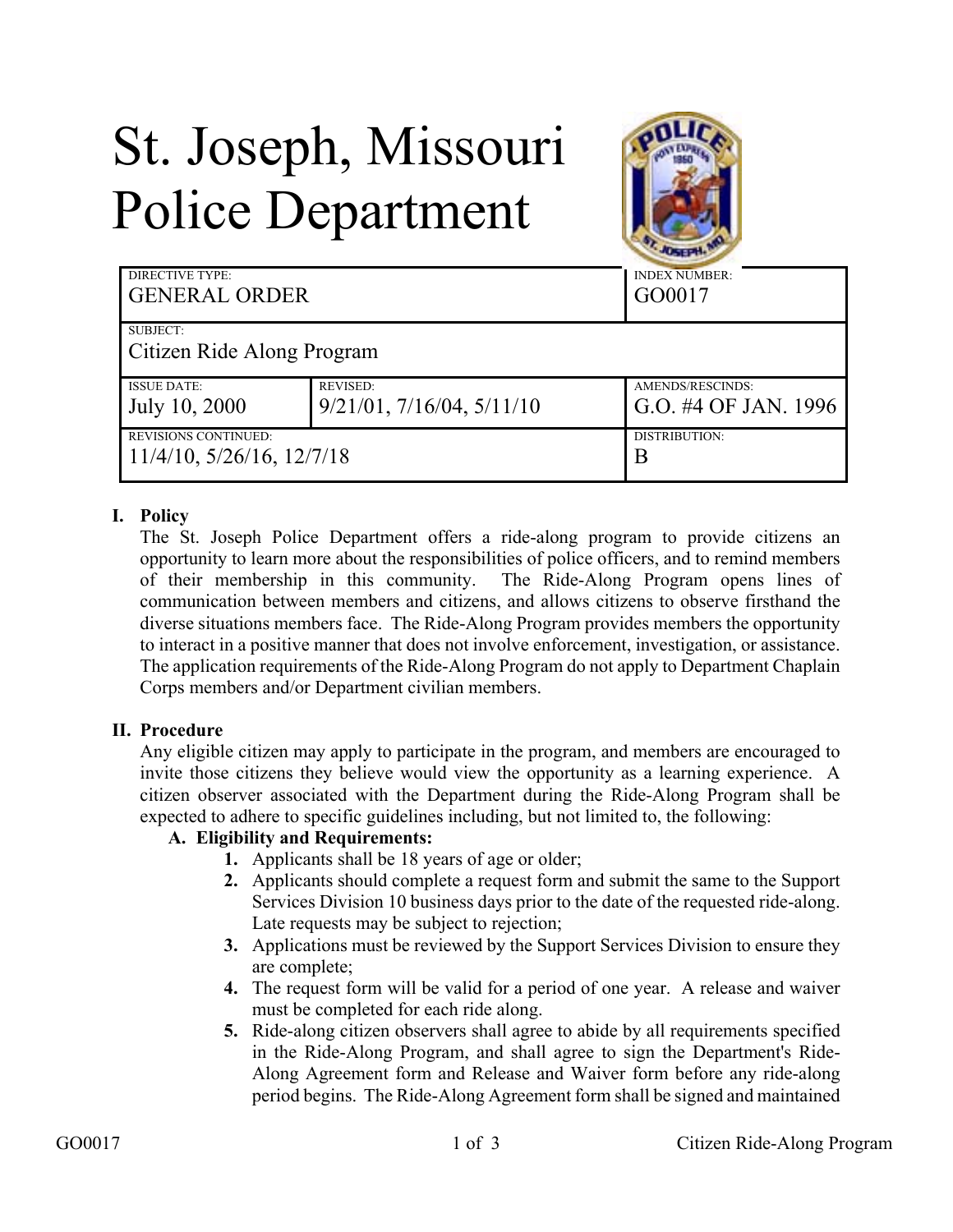at the Support Services Division. Release and Waiver forms shall be located in the Patrol Division Roll Call Room. Each Release and Waiver form shall be maintained in Support Services upon its completion by appropriate members;

- **6.** For the duration of the ride-along period the citizen observer will wear a Department issued "CITIZEN OBSERVER" identification tag at all times;
- **7.** An applicant may request a specific shift and/or officer for his/her first ridealong. These requests will be honored when possible, but the Patrol Watch Commander has full discretion in scheduling a ride-along once the ride-along reports to his/her shift;
- **8.** A Criminal History Check shall be conducted on an applicant by the Records Division, and the findings shall be reviewed by Support Services. Following the review, the applicant will be notified by Support Services (within 10 business days upon receipt of the criminal history check) if his/her application is approved;
- **9.** Upon approval, the applicant will be notified of the tentative date(s) of the ridealong. If the application is disapproved, the reason for the disapproval will be explained in detail to the applicant by Support Services;
- **10.** Watch Commander(s) of the shift(s) during which the ride-along(s) will occur shall be notified of scheduled ride-along by Support Services personnel. Each Watch Commander will note an assigned ride-along on the duty roster;
- **11.** Before the citizen observer begins a scheduled ride-along period, Support Services will provide the citizen observer with a brief orientation to the program's purpose and those requirements associated with it. Support Services members shall be responsible for ensuring that each citizen observer receives all necessary and/or requested information prior to the commencement of the ride-along period. The presentation shall be standardized to ensure that each citizen observer receives the same instruction. Application packets are available in the Support Services Division or on the Department website (http://www.stjoepd.info/crimeprevention.html);
- **12.** Whenever the citizen observer reports for the ride-along(s) on the designated  $date(s)$  and/or time(s), they shall meet the Watch Commander or a Shift Supervisor. At this time, the ride-along will be introduced to the member with whom they will be assigned;
- **13.** The ride-along program is meant to provide education, not entertainment. A ride-along shall be expected to immediately adhere to an officer's orders, realizing that their safety may depend on it, as well as the safety of others;
- **14.** Casual business attire is required. Clothing/accessories that are dirty, tattered, obscene, or are otherwise believed to be unsuitable by the supervisor shall not be allowed. Appearance or hygiene which in the supervisor's opinion reflects poorly on the department, or may otherwise interfere with an officer's duties shall be reason to advise the observer they may not ride-along until the problem is addressed.
- **15.** Privacy: A ride-along shall be advised that he/she is absolutely prohibited from going onto or into private property without first gaining permission from the owner, tenant, etc. PERMISSION MUST BE GRANTED;